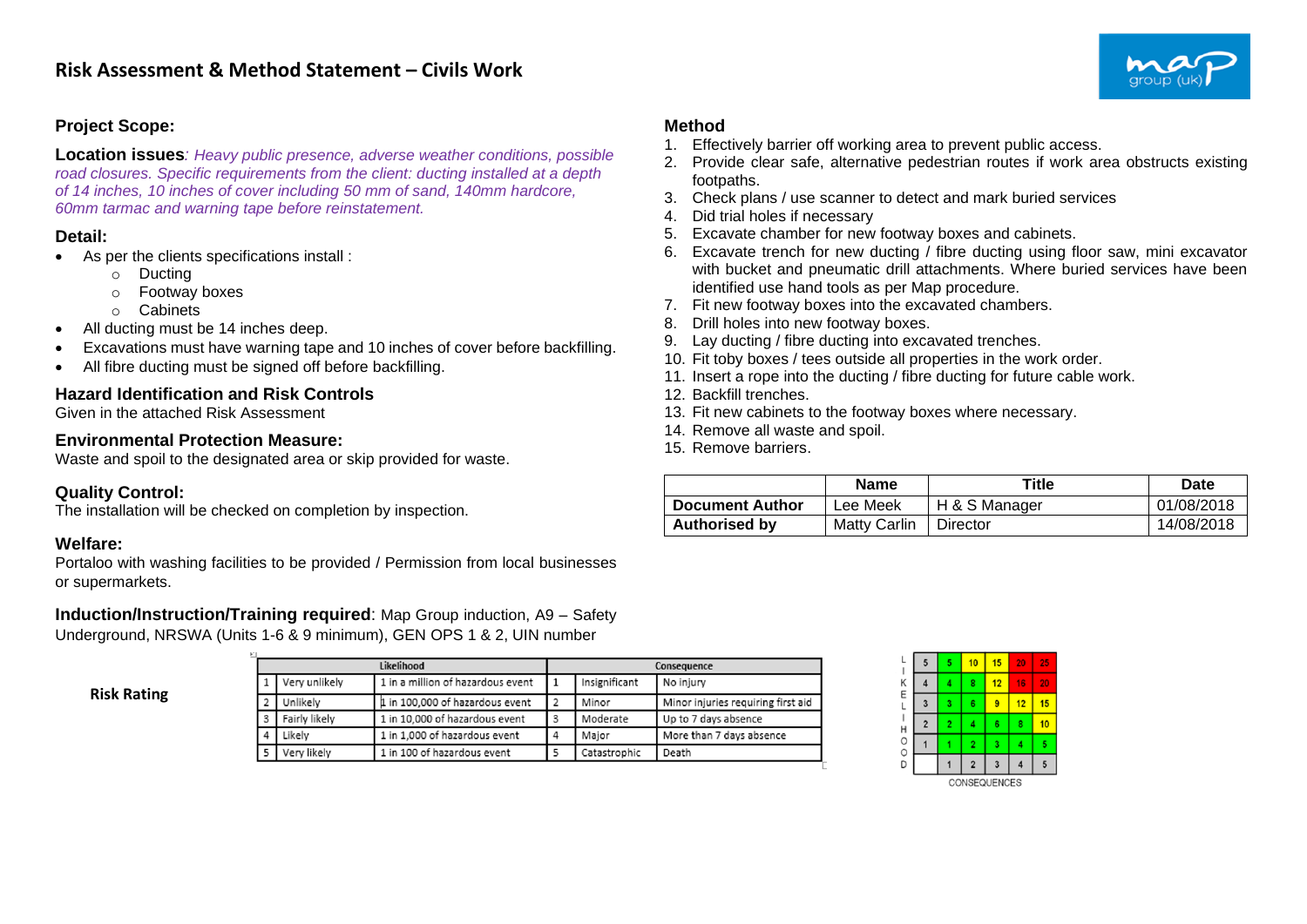| ∣ е                | Location / Activity | Who might be harmed, | <b>Controls</b> | <b>Risk Rating</b> |     |
|--------------------|---------------------|----------------------|-----------------|--------------------|-----|
| $\overline{\circ}$ | <b>Hazard</b>       | The Hazardous Event  |                 |                    |     |
|                    |                     | The Consequences     |                 |                    | - 6 |

|           | Road outside work                       | ➤                     | Technician                         |    | Van to be parked with side door accessing cargo area adjacent to the pavement.         | 1              | 5                       |    |
|-----------|-----------------------------------------|-----------------------|------------------------------------|----|----------------------------------------------------------------------------------------|----------------|-------------------------|----|
|           | area / removing                         | ❖                     | Impact from passing vehicle        | 2. | Trailer to be coned off before accessing equipment.                                    |                |                         |    |
|           | equipment from van /                    | ▴                     | Catastrophic                       | 3. | Hi-Viz to be worn at all times.                                                        |                |                         |    |
|           | trailer                                 |                       |                                    |    |                                                                                        |                |                         |    |
| $\circ$   | <b>Road Traffic</b>                     |                       |                                    |    |                                                                                        |                |                         |    |
|           | Accessing / working on $\triangleright$ |                       | Technician / members of the public |    | Barriers for work area & walk boards for open excavations (walk boards nailed          |                |                         |    |
|           | underground services                    | ❖                     | Falling into open excavation       |    | down if council allows)                                                                | $\mathbf{2}$   | 5                       | 10 |
|           | Open excavation                         | ▲                     | Major injury                       | 2. | NRSWA streetworks training / qualification required                                    |                |                         |    |
|           |                                         |                       |                                    | 3. | Sand bags for windy conditions                                                         |                |                         |    |
|           |                                         |                       |                                    | 4. | Signage                                                                                |                |                         |    |
| $\bullet$ | Refilling / storing fuel                | $\blacktriangleright$ | Technician,                        |    | Spill kit and drip tray available                                                      | $\mathbf{2}$   | $\boldsymbol{a}$        |    |
| $\circ$   | Fuel                                    | ❖                     | Contact with fuel                  |    | Reserve fuel stored securely in sealed containers out of direct sunlight               |                |                         |    |
|           |                                         | ❖                     | Fire / explosion                   | 3. | Reserve fuel containers fitted with appropriate nozzle for filling equipment / tools   |                |                         |    |
|           |                                         | ▴                     | <b>Dermatitis</b>                  |    | (minimizing splash and spill)                                                          |                |                         |    |
|           |                                         | ▴                     | Catastrophic injury                |    |                                                                                        |                |                         |    |
|           | Carrying / moving                       | ➤                     | Technician,                        |    | Manual handling awareness training in induction.                                       | $\overline{2}$ | 4                       |    |
|           | equipment / tool /                      | ❖                     | Inappropriate manual handling      |    | Manual Handling TBT sent out approximately once per year.                              |                |                         |    |
|           | material on site                        | ▴                     | Major musculoskeletal injury       | 3. | Regular refresher training at 6 monthly intervals.                                     |                |                         |    |
| $\circ$   | Manual handling                         |                       |                                    |    |                                                                                        |                |                         |    |
|           | Carrying / moving                       | $\blacktriangleright$ | Technician                         |    | Manual handling awareness training in induction                                        | 1              | Δ                       |    |
|           | equipment/material at $ \cdot\rangle$   |                       | Inappropriate manual handling      |    | Manual handling TBT sent out approximately once per year.                              |                |                         |    |
|           | Map premises / yard.                    | ▲                     | Major musculoskeletal injury       | 3. | Mechanical means used.                                                                 |                |                         |    |
| $\circ$   | <b>Manual Handling</b>                  |                       |                                    |    | Suitable trailer used as to eliminate the need for manual handling                     |                |                         |    |
| ∣•        | Dealing with public                     | $\blacktriangleright$ | Technician                         |    | Technician training on actions to take when confronted by the public during induction. | $\mathbf{1}$   | 4                       |    |
| $\circ$   | Irrational behavior                     | ❖                     | Assault                            |    |                                                                                        |                |                         |    |
|           |                                         | ▴                     | Major injury                       |    |                                                                                        |                |                         |    |
|           | Outside working                         | ➤                     | Technician,                        | 1. | Waterproof clothing.                                                                   | $\mathbf{1}$   | $\overline{\mathbf{3}}$ |    |
|           | Adverse weather                         | ❖                     | Slips, trips and falls.            |    | Dynamic Risk Assessment on suitability to work.                                        |                |                         |    |
|           |                                         | ❖                     | Cold temperatures                  |    |                                                                                        | $\overline{2}$ | $\overline{2}$          |    |
|           |                                         | ▴                     | Moderate injury                    |    |                                                                                        |                |                         |    |
|           |                                         | ᆺ                     | Minor cold, flu                    |    |                                                                                        |                |                         |    |
|           | Using hand tools                        | $\blacktriangleright$ | Technician                         |    | Manual handling awareness training in induction                                        | $\overline{2}$ | 4                       |    |
| $\circ$   | Manual handling                         | ❖                     | Inappropriate manual handling      |    | Manual handling TBT sent out approximately once per year                               |                |                         |    |
|           |                                         | ⋏                     | Major musculoskeletal injury       |    |                                                                                        |                |                         |    |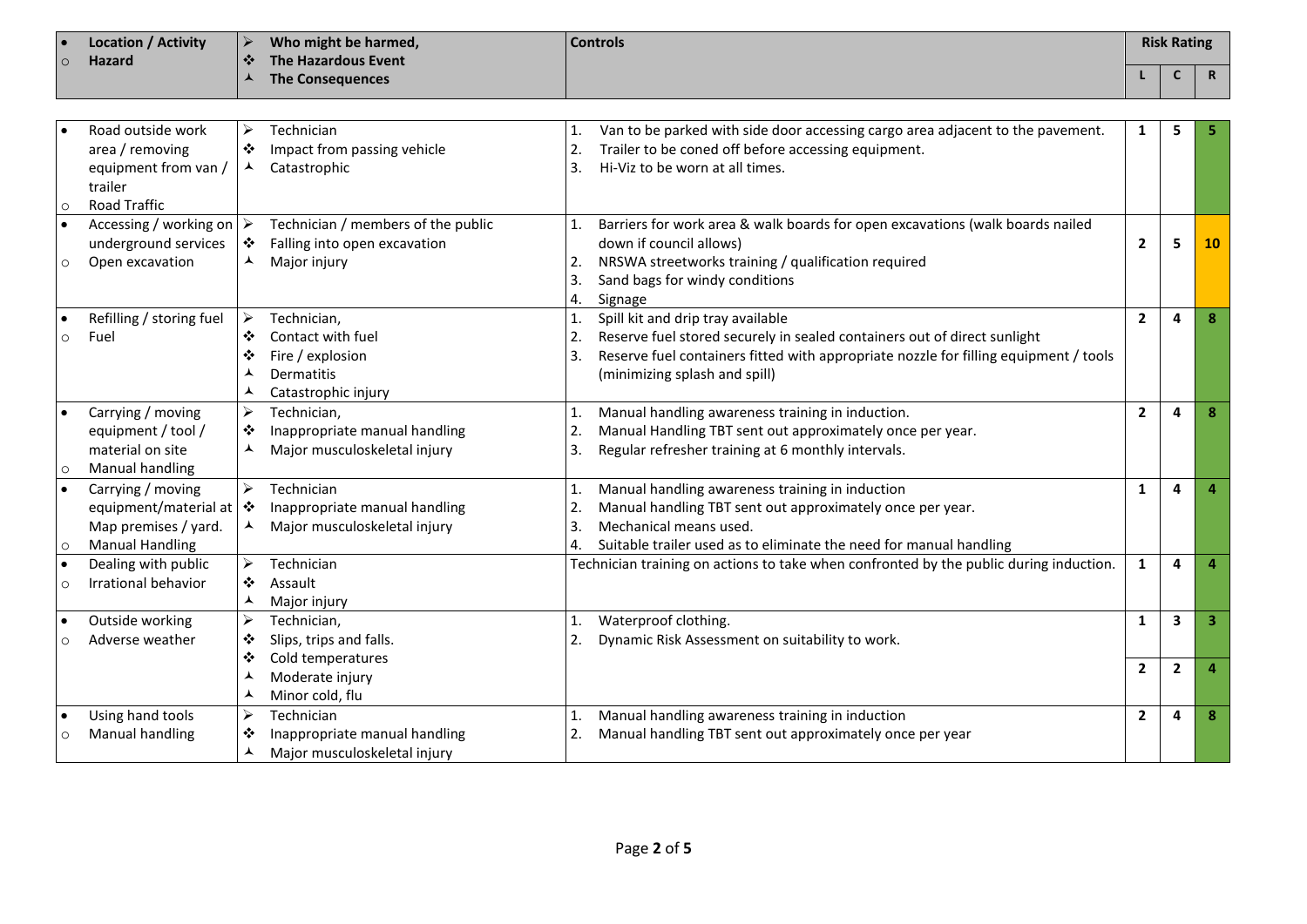| $\circ$ | <b>Location / Activity</b><br>╹⋗<br><b>Hazard</b> | Who might be harmed,<br>The Hazardous Event<br>∣⊷* | <b>Controls</b> |  | <b>Risk Rating</b> |  |
|---------|---------------------------------------------------|----------------------------------------------------|-----------------|--|--------------------|--|
|         |                                                   | <b>The Consequences</b>                            |                 |  | $\mathsf{R}$       |  |
|         |                                                   |                                                    |                 |  |                    |  |

|           | Accessing / working on $\triangleright$ |                  | Technician,                         | 1.  | Insulated tools                                                                     | 2              | 5            | 10        |
|-----------|-----------------------------------------|------------------|-------------------------------------|-----|-------------------------------------------------------------------------------------|----------------|--------------|-----------|
|           | underground services                    | ❖                | Contact with live conductors        |     | Calibrated CAT 4/GENNY 4 used prior to excavating / breaking surface                |                |              |           |
| $\circ$   | Electricity / including                 | ▴                | Catastrophic                        | 3.  | In date utility prints provided                                                     |                |              |           |
|           | <b>HV</b>                               |                  |                                     | 4.  | Spraying up of all known services prior to excavating / breaking surface            |                |              |           |
|           |                                         |                  |                                     | 5.  | Hand digging utilized within 500mm of any known service                             |                |              |           |
|           |                                         |                  |                                     | 6.  | HSG 47 TBT sent out approximately every 6 months                                    |                |              |           |
|           |                                         |                  |                                     |     | Trail holes dug if necessary                                                        |                |              |           |
|           |                                         |                  |                                     | 8.  | Every civils job to go through the hot job procedure                                |                |              |           |
|           |                                         |                  |                                     | 9.  | When HV is identified instructions from utility provider followed                   |                |              |           |
|           |                                         |                  |                                     | 10. | All crew members to be able to read, understand and communicate in the English      |                |              |           |
|           |                                         |                  |                                     |     | language/Specifically HSG47 guidelines and emergency procedures.                    |                |              |           |
|           | Accessing / working on $\triangleright$ |                  | Technician                          | 1.  | Calibrated GDU used.                                                                | $\overline{2}$ | 5            | 10        |
|           | underground services                    | $\ddot{\bullet}$ | Explosive atmosphere                | 2.  | Gas testing/GDU usage training provided in induction and at regular intervals.      |                |              |           |
| $\circ$   | Gas / including high                    | ❖                | Oxygen deficient atmosphere         | 3.  | Utility provider phone number supplied to technician.                               |                |              |           |
|           | pressure pipelines                      | ▲                | Catastrophic                        | 4.  | Calibrated CAT 4/GENNY 4 used.                                                      |                |              |           |
|           | (HPP)                                   |                  |                                     | 5.  | In date utility prints provided                                                     |                |              |           |
|           |                                         |                  |                                     | 6.  | Spraying up of all known services                                                   |                |              |           |
|           |                                         |                  |                                     |     | Hand digging utilized within 500mm of any known service                             |                |              |           |
|           |                                         |                  |                                     | 8.  | HSG 47 TBT sent out approximately every 6 months                                    |                |              |           |
|           |                                         |                  |                                     | 9.  | Trial holes dug if necessary                                                        |                |              |           |
|           |                                         |                  |                                     |     | 10. Every civils job to go through the Hot Job Procedure                            |                |              |           |
|           |                                         |                  |                                     |     | 11. When a HPP is identified instructions from the utility provider followed        |                |              |           |
|           |                                         |                  |                                     |     | 12. All crew members to be able to read, understand and communicate in the English  |                |              |           |
|           |                                         |                  |                                     |     | language/Specifically HSG47 guidelines and emergency procedures                     |                |              |           |
|           | Accessing / working on $\triangleright$ |                  | Technician                          | 1.  | Technician training when needles are present in induction.                          |                |              |           |
|           | underground services                    | ❖                | Infection                           | 2.  | Sharps hotline number given to technician in induction and at regular intervals via | $\mathbf{2}$   | Δ            | 8         |
| $\circ$   | <b>Needles</b>                          | ⋏                | Major illness                       |     | TRT.                                                                                |                |              |           |
|           |                                         |                  |                                     | 3.  | Regular refresher training on lifting pits and pulling cables Inc. not putting hand |                |              |           |
|           |                                         |                  |                                     |     | where they cannot be seen.                                                          |                |              |           |
|           | Accessing / working on $\triangleright$ |                  | Technician,                         |     | Training involving: Leave undisturbed, take picture, seeking medical advice.        |                |              |           |
|           | underground services                    | ❖                | Bitten by venomous insect           | 2.  | Refresher training                                                                  | 1              | $\mathbf{2}$ | -2        |
| $\circ$   | Venomous insects                        | ⅄                | Minor injury                        |     |                                                                                     |                |              |           |
| $\bullet$ | Accessing / working on $\triangleright$ |                  | Technician / members of the public, |     | Training on opening pits.                                                           |                |              |           |
|           | underground services                    | ❖                | Falling into the pit                | 2.  | Plastic barriers used to close working area                                         | 2              | 5            | <b>10</b> |
| $\circ$   | Open pit                                | ▲                | Major injury                        |     | Sand Bags for windy conditions.                                                     |                |              |           |
|           |                                         |                  |                                     |     | Refresher training at regular intervals.                                            |                |              |           |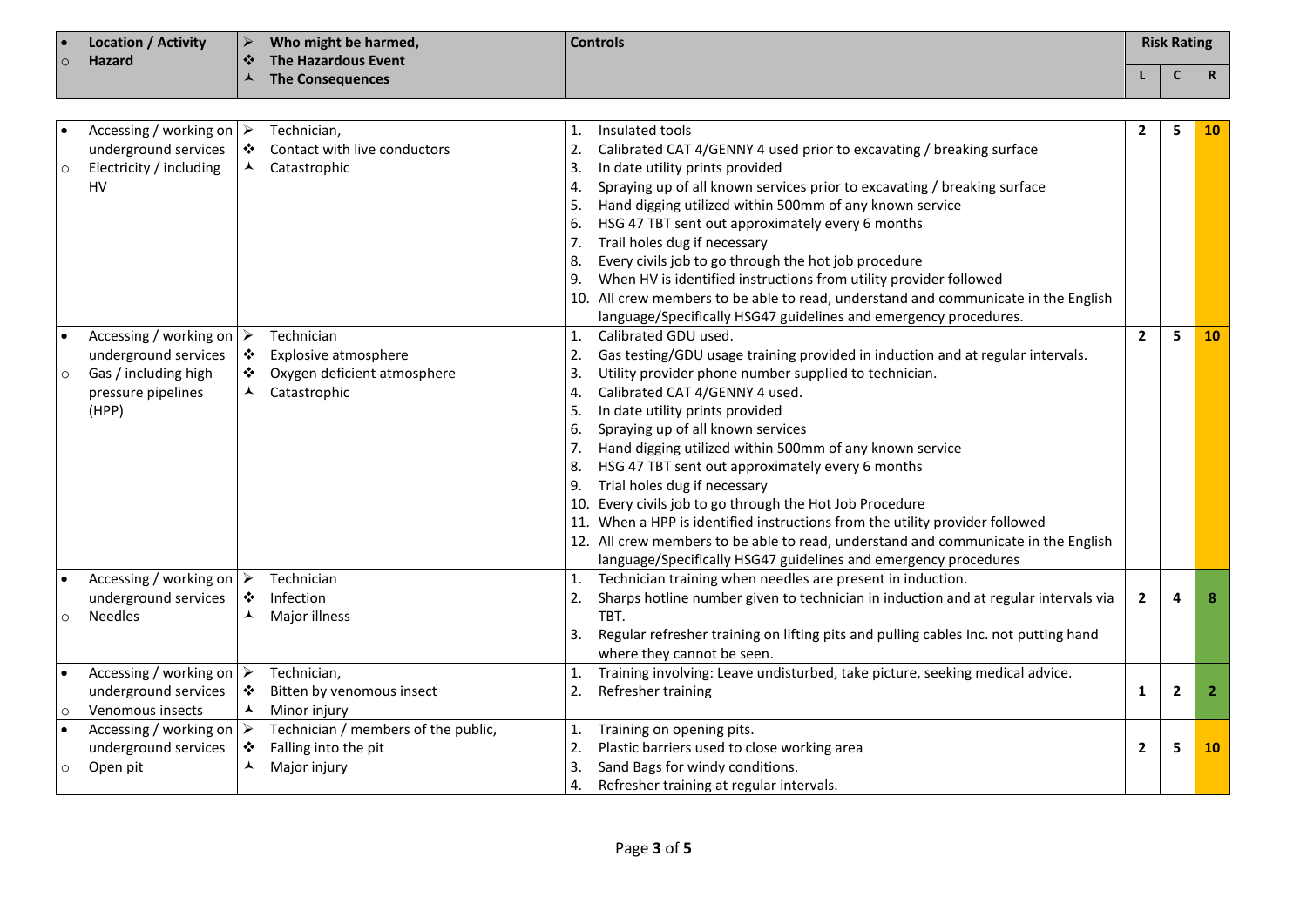| $\circ$                                  | <b>Location / Activity</b><br>Hazard                                                                            | $\blacktriangleright$<br>Who might be harmed,<br><b>Controls</b><br>❖<br><b>The Hazardous Event</b>                                                                                                                                                                                                                                                                                                                                                                                        |                                | <b>Risk Rating</b> |             |
|------------------------------------------|-----------------------------------------------------------------------------------------------------------------|--------------------------------------------------------------------------------------------------------------------------------------------------------------------------------------------------------------------------------------------------------------------------------------------------------------------------------------------------------------------------------------------------------------------------------------------------------------------------------------------|--------------------------------|--------------------|-------------|
|                                          |                                                                                                                 | ▲<br><b>The Consequences</b>                                                                                                                                                                                                                                                                                                                                                                                                                                                               |                                | C                  | $\mathbf R$ |
|                                          |                                                                                                                 |                                                                                                                                                                                                                                                                                                                                                                                                                                                                                            |                                |                    |             |
| $\circ$<br>$\circ$                       | Road delivery /<br>takeaway of materials<br>by grab wagon<br>Moving vehicles<br>Grab claw / falling<br>material | Technician / members of the public<br>Grab license required for driver / operator<br>➤<br>1.<br>Impact from passing vehicle<br>❖<br>2.<br>Suitable training<br>❖<br>Impact from grab / falling material<br>3.<br>Stop / go signaling in place<br>$\blacktriangle$<br>Catastrophic<br>15 minute limit for grab wagon stopping in the road<br>4.<br>Qualified & trained banksman in place<br>⋏<br>Catastrophic<br>5.<br>Full PPE required including hard hat, Hi-viz & steel toe boots<br>6. | 1<br>$\mathbf{1}$              | 5<br>5             |             |
| $\circ$                                  | Accessing / working on $\triangleright$<br>underground services<br>Lifting pit cover                            | Manual Handling awareness training in induction.<br>Technician,<br>1.<br>Correct pit lifters/associated equipment required.<br>❖<br>Inappropriate manual handling<br>2.<br>▲<br>Major musculoskeletal injury<br>PPE/Steel Toe Capped boots required.<br>3.<br>Major crush injury, foot / hand<br>On site manual handling training.<br>▴<br>4.<br>Regular Refresher training at 6 monthly intervals<br>5.                                                                                   | $\overline{2}$                 | 4                  |             |
| $\circ$                                  | Accessing / working on $\triangleright$<br>underground services<br>Cable / ducting                              | Keeping cable / ducting within working area.<br>Technician<br>1.<br>➤<br>members of the public,<br>Plastic barriers and adequate signage required.<br>2.<br>Trip over cable / ducting<br>Regular Refresher training at 6 monthly intervals.<br>❖<br>3.<br>▴<br>Major injury                                                                                                                                                                                                                | $\overline{2}$                 | 4                  |             |
| $\circ$<br>$\circ$<br>$\circ$<br>$\circ$ | Use of road / floor saw $\triangleright$<br>Blade<br>Flying particles<br>Dust<br>noise                          | Technician,<br>1.<br>Saw training and refresher training required<br>Shearing / cutting<br>Goggles.<br>❖<br>2.<br>Particle entry into eyes<br>RPE face fitting.<br>3.<br>❖<br>❖<br>Dust inhalation / entry into eyes<br>Provision of RPE<br>4.<br>Ringing in ears<br>❖<br>5.<br>Damping (water spray)<br>Ear defenders<br>6.                                                                                                                                                               | $\overline{2}$<br>$\mathbf{2}$ | 5<br>5             | 10<br>10    |
|                                          |                                                                                                                 | ⋏<br>Major Shearing injury<br>7.<br>Maintenance regime / equipment checks.<br>Major blinding injury<br>▴<br>Mild irritation<br>⋏<br>Mild irritation                                                                                                                                                                                                                                                                                                                                        | $\overline{2}$<br>1            | 3<br>3             |             |
| O                                        | Use of mini digger /<br>excavator<br>Boom / bucket                                                              | Technician on the ground<br>➤<br>Hard hat provided and worn on or around mini digger / excavator<br>1.<br>➤<br>Digger driver / technician on the ground<br>2.<br>Hi-viz worn at all times<br>Struck by boom / bucket<br>3.<br>Ear defenders<br>❖                                                                                                                                                                                                                                           | $\overline{2}$                 | 4                  | 8           |
| $\circ$                                  | <b>Noise</b>                                                                                                    | ❖<br>Ringing in ears<br>▴<br>Major injury<br>▴<br>Mild irritation                                                                                                                                                                                                                                                                                                                                                                                                                          | 1                              | 3                  |             |